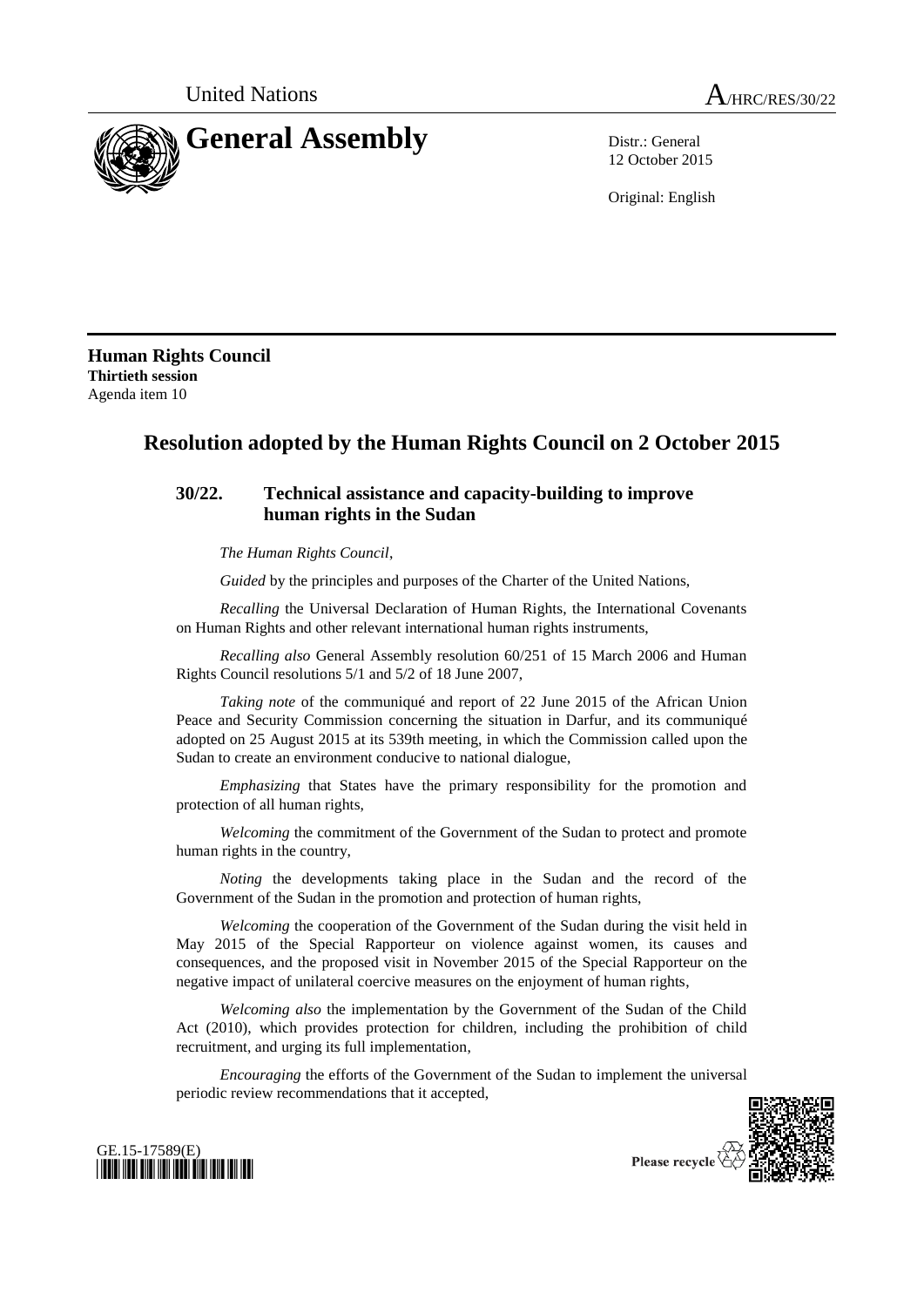*Noting* the challenges that the Sudan still faces in conflict-affected areas, particularly in the States of Darfur, South Kordofan and Blue Nile,

*Emphasizing* the need to ensure that humanitarian access is available and assistance is provided to internally displaced persons,

1. *Welcomes* the work of the Independent Expert on the situation of human rights in the Sudan;

2. *Takes note* of the report of the Independent Expert submitted to the Human Rights Council at its thirtieth session, 1 and of the comments of the Government of the Sudan thereon;

3. *Also takes note* of the continued cooperation of the Government of the Sudan with the Independent Expert to enable him to fulfil his mandate, and of the Government's stated commitment to continue that cooperation;

4. *Encourages* the initiative of holding a comprehensive, inclusive national dialogue in the Sudan to achieve sustainable peace, and also encourages all Sudanese stakeholders to ensure an environment conducive to inclusive, transparent and credible dialogue;

5. *Takes note* of the assessment made by the Independent Expert that recommendations made by the previous mandate holder to all parties have largely remained unimplemented, and encourages all stakeholders to fulfil their pledges with regard to the release of political prisoners;

6. *Commends* the commitment and the effort of the Government of the Sudan to reinforce human rights education and to continue to incorporate human rights principles in the education system, and encourages the Government to enhance its efforts to implement the other portions of the National Plan for the Protection and Promotion of Human Rights (2013-2023);

7. *Notes with appreciation* the continued efforts made by the Government of the Sudan in combating human trafficking, including the enactment and implementation of the National Act on Combating Human Trafficking and Smuggling (2014) and in hosting a regional conference on trafficking in persons in Khartoum in late 2014, and encourages the Government and regional and international partners to implement the Khartoum Process;

8. *Also notes with appreciation* the hosting by the Sudan of tens of thousands of refugees from neighbouring and regional countries;

9. *Encourages* the Government of the Sudan to further promote and protect the right to freedom of religion and belief, and in this respect to comply with its constitutional obligations and its obligations under the International Covenant on Civil and Political Rights;

10. *Expresses serious concern* at the excessive use of force, including the lethal shooting of demonstrators in September 2013 and March 2014, takes note of the record of the Government of the Sudan in investigating and prosecuting perpetrators, and calls upon the Government to institute an independent public inquiry and to refer its findings to the judiciary within its legal system to ensure justice and accountability related to those incidents;

11. *Takes note* of the investigation by the Attorney General's office and report entitled "Monitoring cases of death during the events that the State of Khartoum witnessed

 $^{1}$  A/HRC/30/60.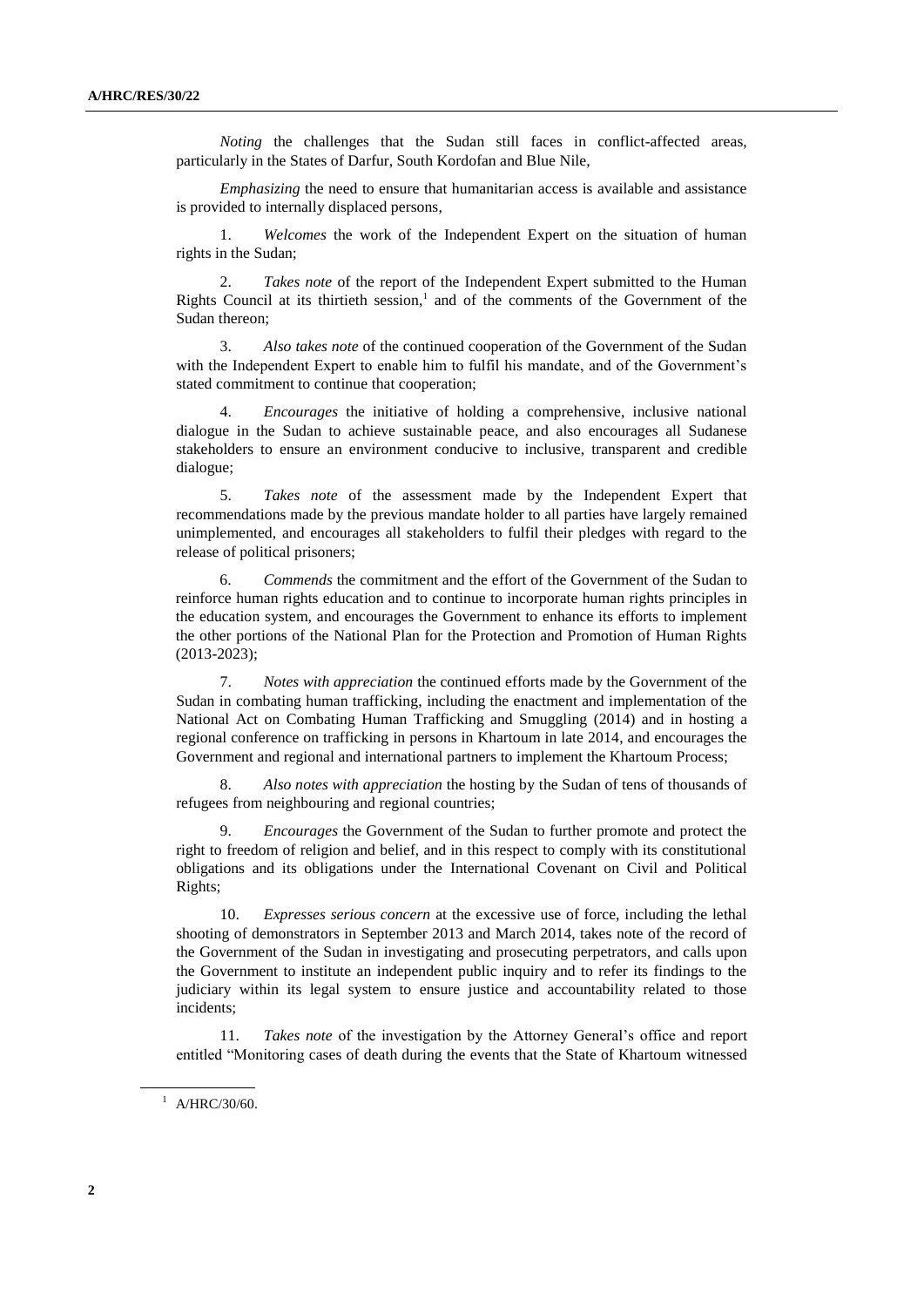in September 2013", and encourages the process of the referral of its findings to the judiciary for the purpose of ensuring justice and accountability;

12. *Stresses* that holding perpetrators accountable needs to be a foremost priority of the Government of the Sudan;

13. *Expresses concern* at reports of the closure of some non-governmental organizations and restrictions on the media, pre- and post-publication censorship, seizure of newspapers, the banning of some journalists, and violations of the rights to freedom of expression and freedom of association and of peaceful assembly;

14. *Urges* the Government of the Sudan to further its efforts for the promotion and protection of human rights, in particular to ensure freedom from arbitrary arrest and detention and to respect the human rights of all individuals, including human rights defenders and members of civil society organizations;

15. *Condemns* any party's violations or abuses of international human rights and humanitarian law reported in the States of Darfur, South Kordofan and Blue Nile, including those involving sexual and gender-based violence, the indiscriminate bombing of humanitarian facilities and the killing of civilians and humanitarian aid workers, and urges all parties to resort to peace;

16. *Urges* the Government of the Sudan to investigate allegations of human rights violations in the camps for internally displaced persons with a view to ending violations;

17. *Encourages* all parties to facilitate humanitarian access to populations in need of assistance, and encourages the Government of the Sudan to intensify its endeavours to address humanitarian needs in conflict-affected areas;

18. *Encourages* the Government of the Sudan to ratify international instruments as accepted by the Government in the universal periodic review process;

19. *Encourages* the commitment of the Government of the Sudan to comprehensive national legal reform initiatives in the Sudan, to guarantee further full compliance of the State with its constitutional and international human rights obligations, such as provisions of the Criminal Act (1991), including those which redefine the offence of rape and dissociate it from adultery and which introduce the offence of sexual harassment; the promulgation and implementation of the National Act on Combating Human Trafficking and Smuggling of Persons Act, the Anti-Corruption Act, the Act on the Rights of Persons with Disabilities; and the revision of the Press Act, the local state Community Protection Law and the National Security Act;

20. *Urges* Member States, the United Nations High Commissioner for Human Rights, relevant United Nations agencies and other stakeholders to support the national efforts of the Government of the Sudan in accordance with the present resolution with a view to further improving the situation of human rights in the country by responding to the Government's requests for technical assistance;

21. *Requests* the Office of the High Commissioner, taking into account the recommendations of the Independent Expert, to provide technical assistance and capacitybuilding to the Government of the Sudan at its request on ways to improve the situation of human rights in the country with a view to providing support for the country to fulfil its human rights obligations, including specifically assistance with the legal reforms under way in the country described in paragraph 19 above so as to help to reconcile those laws with the international obligations of the Sudan;

*Expresses deep concern* at the situation of human rights and security in conflict-related areas, particularly in the Darfur region and the States of Southern Kordofan